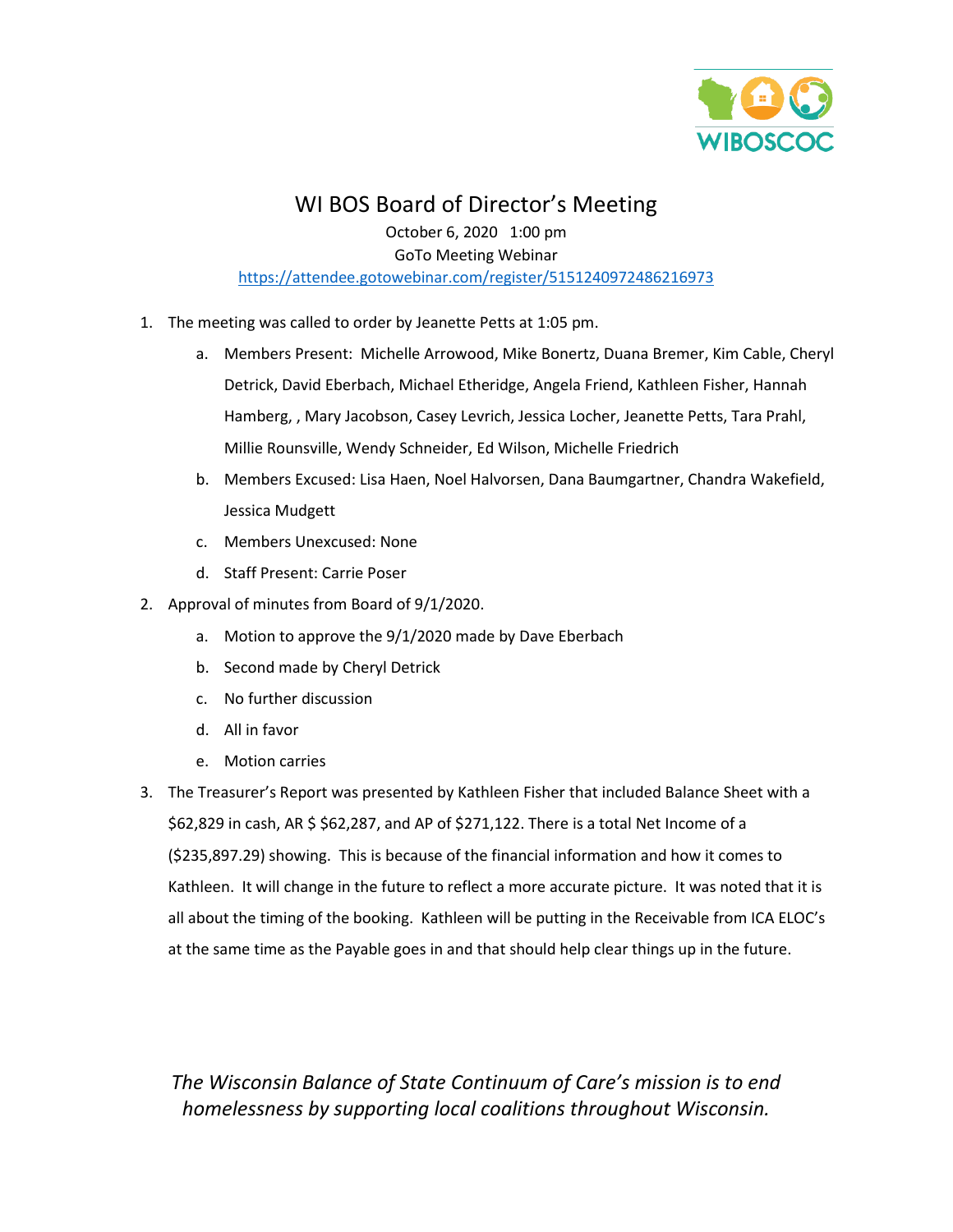

P&L Statement – Jan – Aug \$1,241,718 in revenue and reflects a small increase from the training we did. Expenses totaled for the same time period are \$1,477,616. There is a grant that wasn't entered as a receivable at this time. Nothing interesting to note, we are on track with grants and expenses. Travel is the main category that is underspent at this time because of COVID-19 restrictions. Carrie is shifting some things around to make sure the Planning Grant is spent in its entirety.

It was confirmed that Jan – Dec is our fiscal calendar year. DV Rapid Rehousing Grant is Oct to Sept. Money has been moved around so that it can all be spent down on time as well. The problem in spending the DV Rapid Rehousing has been that it is a  $1<sup>st</sup>$  year grant. Reimbursement are not due until Oct  $15<sup>th</sup>$  and reports continue to come in. We are trying to be spent down to at least \$20,000. The question was asked as to how grants are being looked at when they don't line up with our fiscal year. Grant tracking report might be a great tool for us to utilize moving forward so we know exactly where we are at with funding. Kathleen will take back to the Finance Committee to work out a plan to make it more transparent as to the spending of the grants with various cycles.

- a. Motion to approve the financial report made by Cheryl Detrick
- b. Second made by Ed Wilson
- c. No further discussion
- d. All in favor
- e. Motion carries

#### Budget 2021

Kathleen presented the 2021 budget that was developed by the Finance Committee. 2021 we are assuming things will be more virtual again and if better, we will have our Annual November Meeting in person. The Finance Committee tried to get as close to a balanced budget as they could. Included Financial Services and an audit fee of \$12,000. For the grant line item, they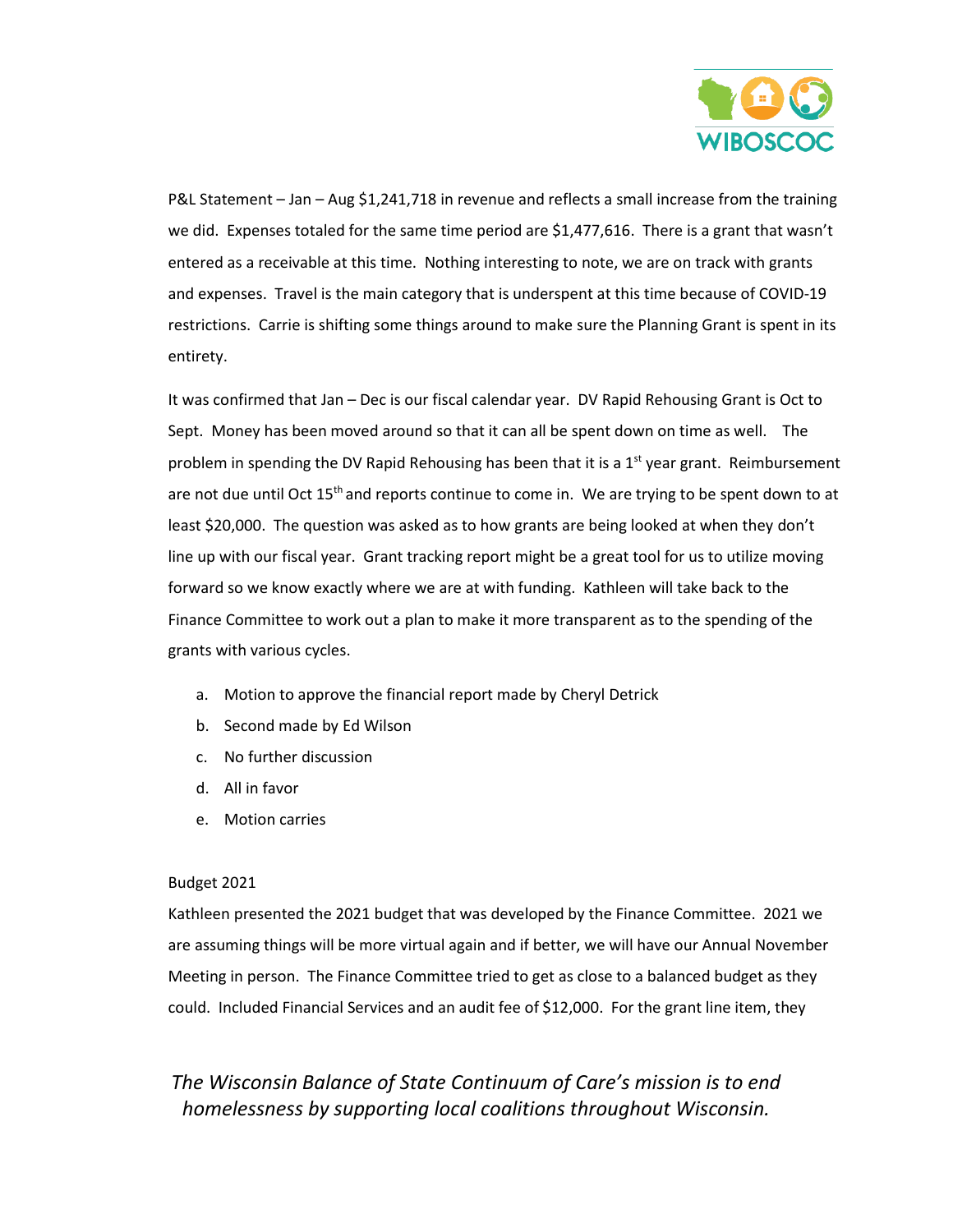

went off of what was projected. Staffing for budget purposes were at 3% increase. Travel was line itemed at \$25,000. Overall, there is a projected \$28,068 Net Income. Wages and expenses were questioned and they were able to break down line items better with more detail then in the past. Leigh Polodna's position was also not in the 2020 budget, but is now in the 2021 budget.

- a. Motion to approve the budget was made by Kim Cable with the condition of trying to break it out in an annualized fashion in regards to the various grants.
- b. Second made by Mike Bonertz
- c. No further discussion
- d. All in favor
- e. Motion carries

#### Membership Dues

Based on the budget, the Finance Committee is asking that the dues remain at \$250 annually per local coalition. We were able to come up with a good budget without raising dues. It will all work if we have the In-Kind Match that we have to meet. The problem is when we don't have the In kind match from Board members, committees, and coalitions. The board is being asked to help with increasing the In-kind contributions for 2021 so that we stay on target.

- a. Motion to keep dues at \$250 is made by Kathleen Fisher
- b. Second made by Kim Cable
- c. No further discussion
- d. All in favor
- e. Motion carries

#### Accounting & Financial Policies and Procedures Manual

The manual will be sent out to the general membership for voting after the board approves. Carrie took information from a multitude of manuals and put them together. The Finance committee reviewed,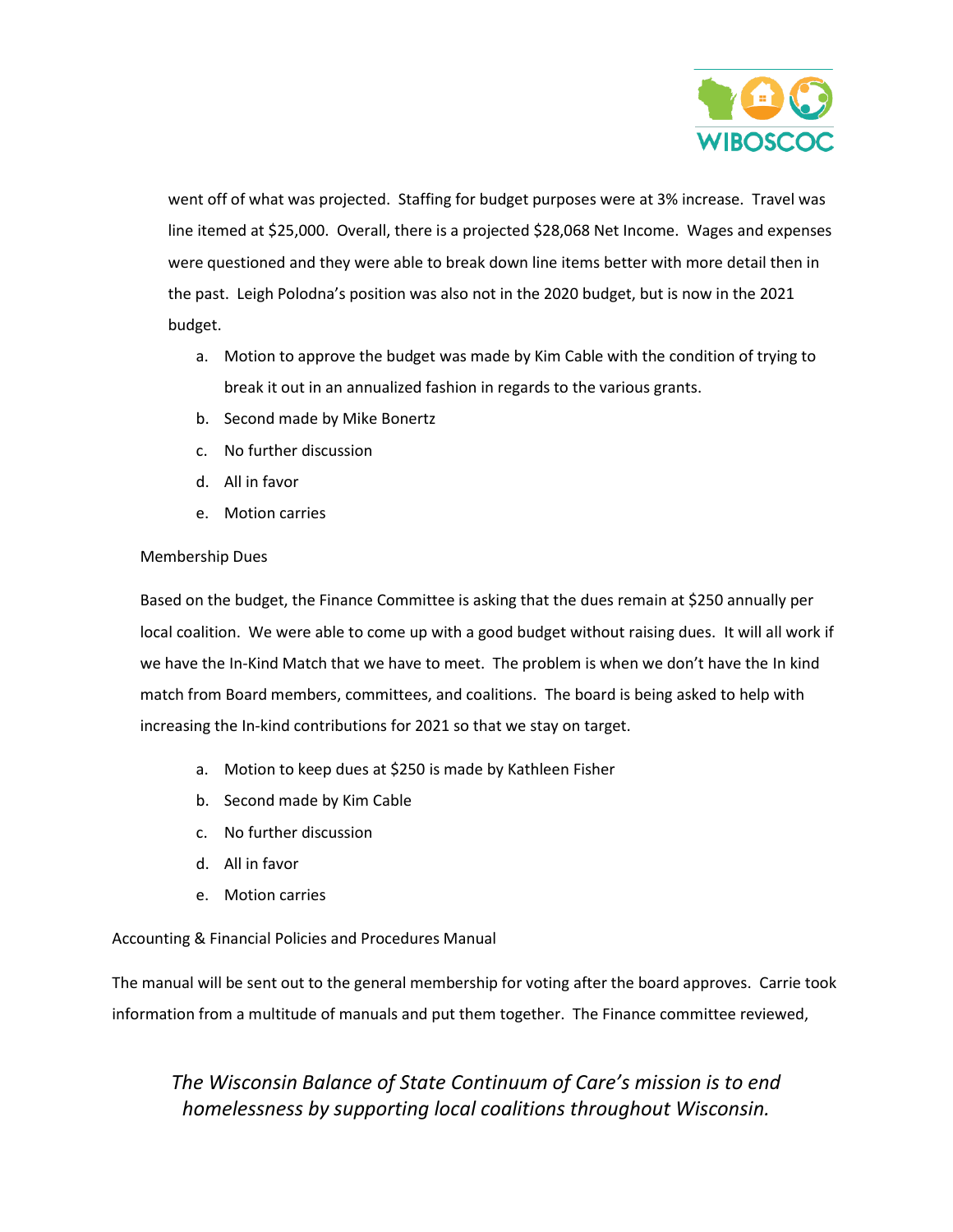

revised, and is making a recommendation to the board for approval at next month's meeting. Carrie will send out the manual this afternoon. Comments need to be back by October 20<sup>th</sup>, 2020.

4. Director update presented by Carrie Poser:

Ryan Graham's father has been diagnosed with cancer and has been given about 72 hours to live. Staff have helped work out a plan so Ryan can be with his family. Questions can go to Leigh, Monitoring will be with Meredith.

Grants – SSO/DV grant started Sept  $1^{st}$ . Meeting with ICA and End Domestic Abuse, good to go. RRH is starting new in Oct, a few contracts are missing.

APR was submitted on time, as well as the SSO CE APR.

ESF 6 Calls – all CoC's participates every week to talk about shelter needs, etc. Emails from Carrie with links for more masks as well as asking about COVID regarding staff and people. All information is being used to generate policy decisions. Very important to gather and share this information when they are going well and when they are not. Making sure we have access to things we need for our services and clients. This week talking about flu vaccinations and how local public health depts. Are working on this.

The data is also being used for COVID vaccination information. Priority of who will get the vaccines, emergency management, etc. Tier 1, homeless population and staff are being prioritized as Tier 2.

Voter Registration information was included in Carrie's emails last week, please review if you haven't already.

Local Coalition packets due Nov 2<sup>nd</sup>. Will ask each coalition to look at what was completed and pick something to be working on in the next 6 months.

Sept 22<sup>nd</sup> was the close of HUD's equal access rule commit period. Carrie sent in the comments. They received about 66,000 comments in total.

Needs Assessment Paper was worked on by the 4 CoC's and was sent out. Will be used to help spark funding opportunities.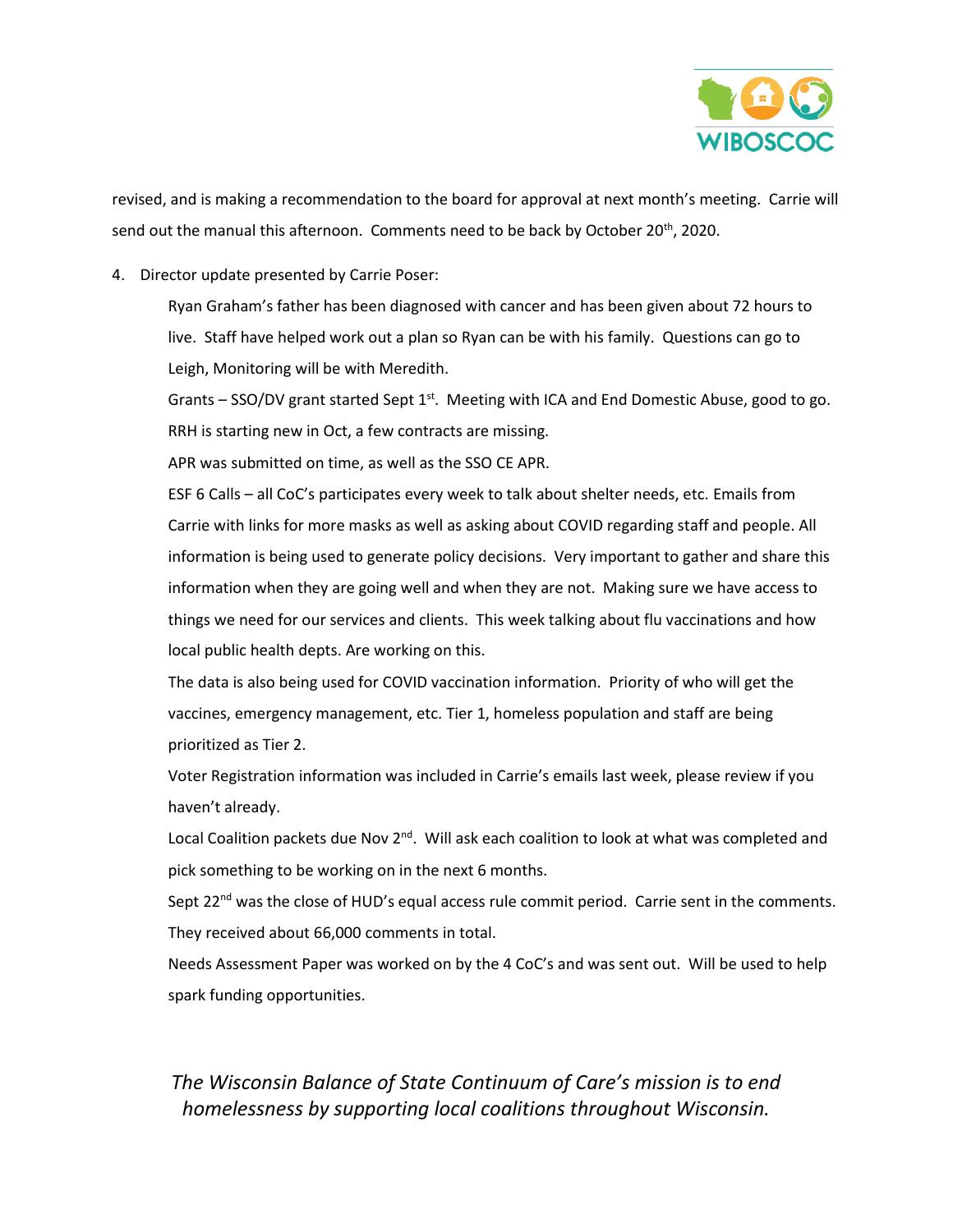

Medicaid billing agencies and struggles that come along with it. Might be able to bill time to Medicaid for Case Management. Not everyone can handle the level of reporting, etc. Looking at ideas and ways they could do it. Might make sense to have a central billing agency to contract with. HUB in La Crosse is talking about housing payments being paid out of Medicaid. Supportive Services only at this time, unfortunately.

Coc's are looking at talking with the local correctional institutions in the various 8 regions. Working on developing the relationship to help with releases into the community from the institutions. Meeting in 2 weeks to present to the regional leaders of the DOC. Working with Kathleen to watch the Planning Grant dollars. Staff has bought things they need; we are also looking to get BOSCOC swag for board members as well. Email Carrie if there is an address you want it sent to vs. your normal office.

#### 5. November meeting

Email going out today with November information. The speaker is ready for Thursday. We don't have Friday ready at this time. Voting for budget and dues. Will have new board members for the November meeting to be voted in as well. If there are committee presentations, get them to Carrie and be prepared to discuss the work of the committee for the last quarter as well as what is coming up.

#### 6. Public Policy Report

Mike Bassford asked all 4 CoC's to put together a list of needs for the Governor's office. It was submitted. Kim will help get the paper out to the legislators to help with funding. There is a Federal push for the Heros Act 2.0, which includes stimulus payments, eviction moratorium expansion, as well as the CoC competition this year with a renewal only instead. There is Good and bad that goes along with it. There is less work, but we won't be able to change anything from the previous year either. It allows us to renew programs without risk of losing programs. Lots of questions on DV grant, because it was to be a part of the competition. There will be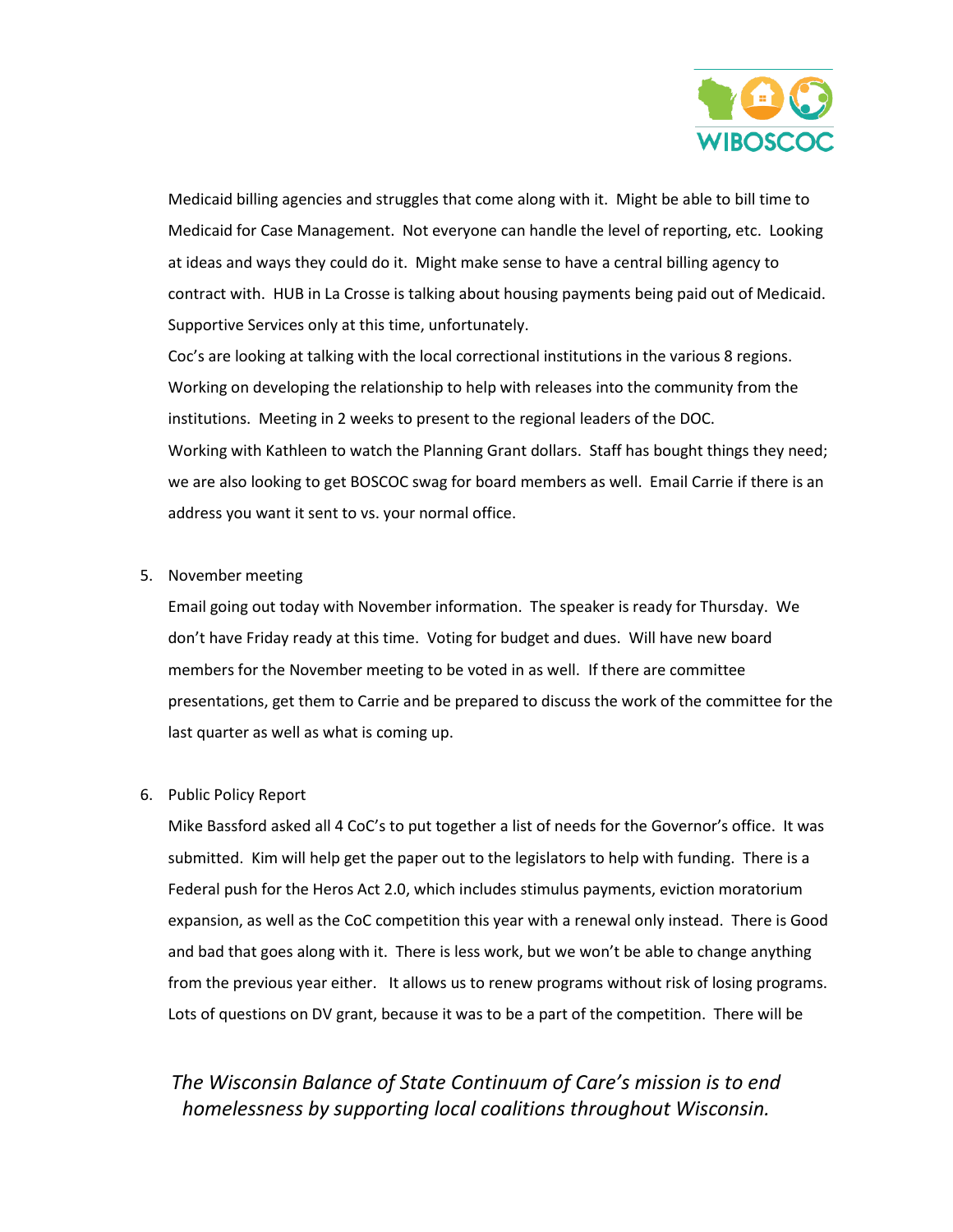

more rental assistance for ESG, public Housing Authorities, etc. Let your Senators know there is a need for more funding in homelessness services.

7. EHH Monitoring discussion

Kathleen requested a change in the Monitoring document that was approved by BOD on 8/4/20. Kathleen received a letter from Ryan, copying Sarah at DECHR on it that she was out of compliance. Found out that Kathleen was NOT in noncompliance. It was pretty simple question that Ryan could have asked Kathleen vs. getting the concerning email. Ryan was following the guidelines in the policy. Requesting that a phone call be made before a formal email comes out. Jeannette asked why we BOSCOC is involved in DECHR programs for compliance? Carrie stated that HUD states we are responsible for being in DECHR business. There is a difference between coordinating entry noncompliance and other things. It was decided that we shouldn't be involved in details outside of coordinated entry things. That is why we bring it to DECHR and let them handle it.

We have a monitoring MOU with DECHR and that has not been dissolved at that time.

The EHH policy was approved by the Board of Directors on August  $4<sup>th</sup>$  and states: When WI BOS staff becomes aware of issues regarding non-compliance of EHH policy and/or EHH programming by EHH-funded agencies, the following process will be followed by WI BOS staff.

- A written notice will be sent to the agency, the EHH lead, and the DEHCR grant administrator of the issue(s) raised or concerns in need of additional investigation.
- a. Motion to adjourn made by Kathleen Fisher to modify the policy to say When WI BOS staff becomes aware of issues regarding non-compliance of EHH policy and/or EHH programming by EHH-funded agencies, the following process will be followed by WI BOS staff.
	- A written notice will be sent to the agency.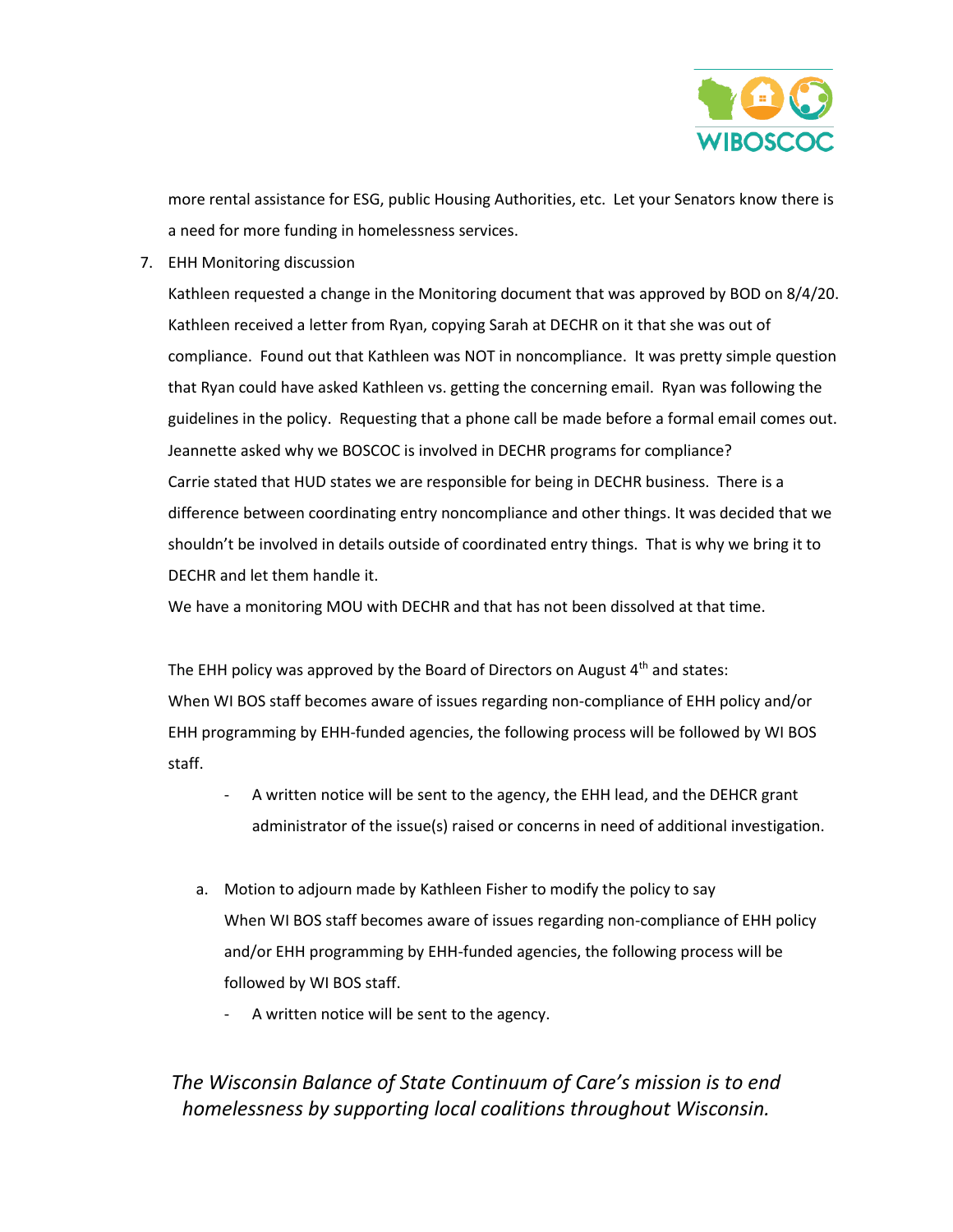

- Five days later, a written notice will be sent to the EHH Lead and the DEHCR grant administrator of the issue(s) raised or concerns in need of additional investigation.
- b. Second made by Ed Wilson
- c. No further discussion
- d. All in favor
- e. Motion Carries
- 8. Committee Reports
	- a. **System Performance Network (SPN)** David Eberbach no report
	- b. **Coordinated Entry** Wendy Schneider no report, working on policy and procedure manual
	- c. **Discharge Planning** Duana Bremer reported that they met with probation in 3 counties and talked about re-entry plans. Bigger problem when they are released from jail and they are not on probation. Duana will talk with Carrie before the DOC meeting
	- d. **Youth Advisory Board (YAB)** Mary Jacobson no update
	- e. **Emergency Shelter** Michael Ethridge reported that Carrie gave them the Emergency Shelter standards. Trying to combine with DV shelter standards and get to one document. Oct 27<sup>th</sup> is next meeting. Hope to have by the time the new NOFA arrives, if not by the  $1<sup>st</sup>$  of 2021.
	- f. **Veteran Advisory Board** Angie reported that they have separated into subgroups and are working with local coalitions. Meets again in 2 weeks.
	- g. **Gaps and Needs** Michele Friedrich no report, Nov 5th next meeting
	- h. **Public Awareness** Kim Cable, meeting Oct 8th. Noel out on medical leave. White paper and pre-written letter for legislators.
	- i. **Fiscal and Audit** Kathleen reported see above
	- j. **Nominating Committee** Jeanette Petts and Lisa are the only ones on the committee, youth, lived experience and DV nominations done.
- 9. Other business